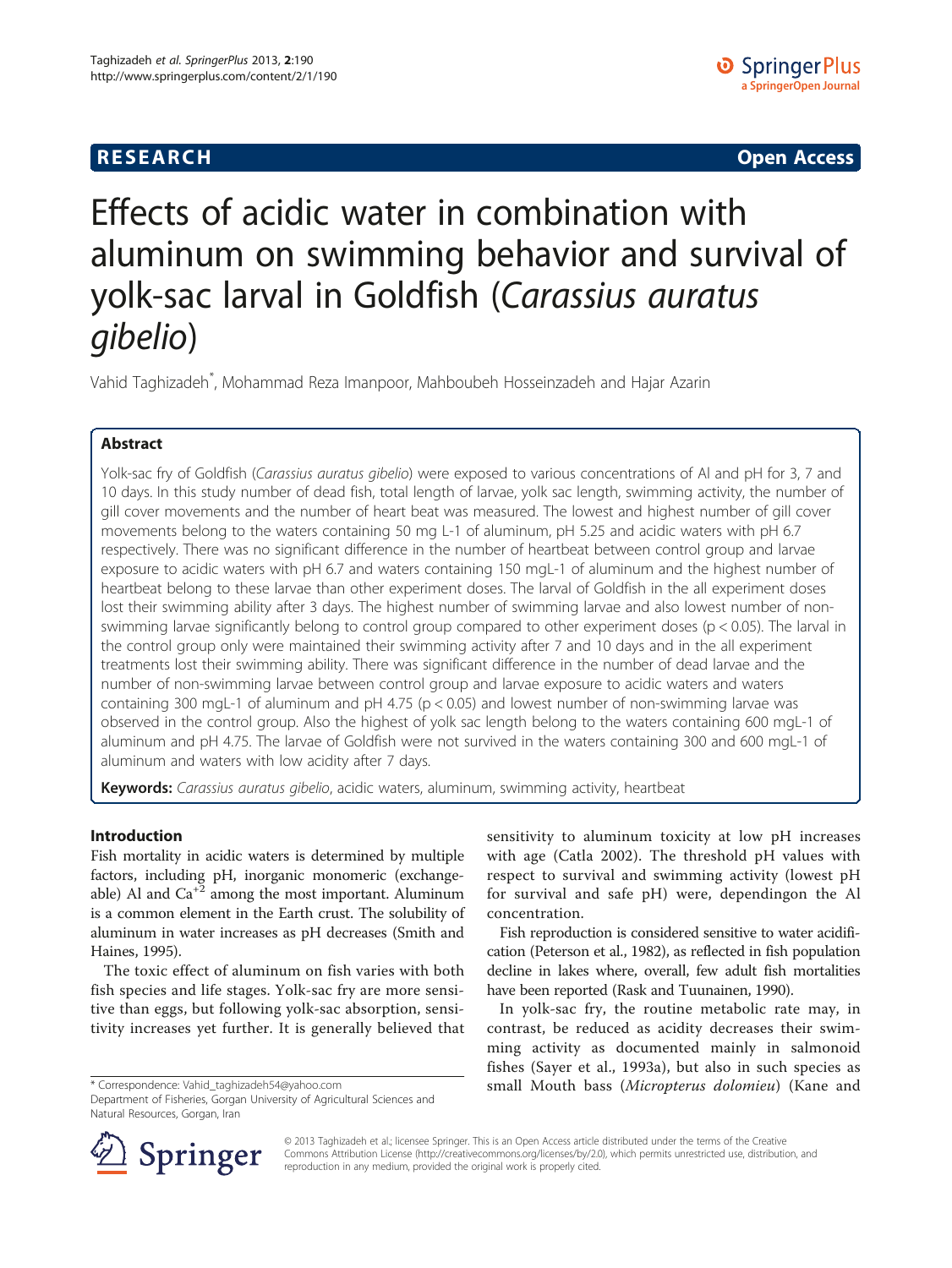Rabeni, [1987](#page-4-0)), Whitefish, Pike-perch, Roach and Pike (Vuorinen et al. [1993\)](#page-5-0).

Aluminum is one of the important factors in the toxicity of acidified waters to freshwater fish species because low pH and high concentrations of Al have been of particular concern in affected waters. Al toxicity is mostly associated with the acidification because its solubility increases exactly below pH 4.0 and it becomes the most important factor responsible for fish kills in acidified water bodies (Mani Sharma, [2003](#page-4-0)).

Acidic water and Al interferes with the ionbalance of fish by increasing ion efflux and by inhibiting the uptake of essential ions from the environment. Acidic water and Al also Ca use internal hypoxia which is seen, for example, as increased ventilation rate and may result from the precipitation or polymerization of Al onto the gills. Increased mucus secretion, and thickening or more striking changes in the bronchial epithelium may also occur. Innewly-hatched fry the gas exchange is mainly cutaneous and the skin evidently functions in ion-exchange also. Aluminum in acidic water clearly augments both the decrease of activity and retardation of yolk absorption and consequently the development and growth of yolk-sac fry, seen especially in species with a large yolk-sac and a long yolk-sac phase (Keinanen et al., [2000](#page-4-0)).

Sub lethal acidified conditions may increase the basal metabolic rate because more energy is needed to maintain the ion balance (McCormick et al. [1989](#page-4-0); Leino et al., [1990](#page-4-0); Wilson et al., [1994\)](#page-5-0). Research into the susceptibility of early life phases of fish to acidity has mainly focused on salmonoid species (Sayer et al. [1993b](#page-5-0)).

However, little is known concerning the basis for the species differences in tolerant of acidified waters and aluminum. To accomplish this, we exposed yolk-sac fry of Goldfish to realistic conditions of acidity alone, and in combination with aluminum. Thus, the main goal of the present study was to find the physiological basis for the differences in sensitivity to acidic water and Al in newlyhatched yolk-sac fry of Goldfish. This was investigated by exposing newly-hatched yolk-sac fry to various combinations of pH values and Al concentrations, and measuring parameters such as yolk-sac length, swimming activity, the number of gill cover movements and the number of heartbeat in yolk-sac fry of Goldfish (Carassius auratus gibelio).

## Materials and methods

Three experiments were performed in which newly-hatched yolk-sac fry were exposed to different combinations of acidic water and Al in the first experiment (experiment 1) mortality, swimming activity, movements of the operculum, and in second experiment (experiment 2) mortality, swimming activity and yolk-sac length and in third experiment (experiment 3) mortality, swimming activity, total length, yolk-sac length, heartbeats and movements of the operculum were measured.

### Fish experiment

In this study we used from Goldfish larvae. Two injections of Ova prim were used to simulate final maturation and artificial propagation in the female Goldfish broodstock. In females the first injection (5% of total dose) was made at 10 pm and second (95% of total dose) 24 h later at 8 am hours. And males were injected as time as the second injection in females. And 24–48 h after final injection Oocytes and milt were stripped and mixed together using a light feather. After adhesion removal (2 ppt NaCl solution), the fertilized eggs were transferred into glass aquarium supplied with gentle aeration. After 48 h the eggs were hatched (at 23°C). Newly-hatched larvae with  $7 \pm 1$ mm length and 32.33  $\pm$ 1.15 mm yolk-sac length were used in the tests.

### Preparation of test solution

The test waters for experiments were prepared from urban water, after chlorinization, which also served as the control. The test water for experiments 1, 2 and 3 were made by dissolving aluminum  $(Al_2 (SO_4))_3$  into deionized water. The pH of test solutions was checked daily and fixed by adding Tris and Tris Hcl. The water was aerated after each acid addition. A series of test solutions was made for each experiment and was used throughout the test.

### Experimental protocol

Exposures were conduct in glass jars, the water volume of which was 300 ml. each experiment was carried out as three replicates using 30 yolk-sac fry. Temperature was maintained at  $18 \pm 2$ °C. Approximately 80% of the test ware was renewed at least every second day. Fry were not fed; they resorbed their yolk during the experiments.

### Experiment 1

Mortality, swimming activity, movements of the operculum were recorded. Goldfish fry were exposed for 3 days to acid water at pH 5.00, 5.25, 5.75, and 6.7, and to Al in concentrations of 0, 50, 150, and 250 mg  $L^{-1}$ . The water temperature was  $18 \pm 2^{\circ}$ C (mean  $\pm$  SD of daily measurements). Dead fry were removed and numbers of swimming and non-swimming fry were registered daily. The movements of the operculum of fry were monitored under the microscope. Before the estimations, the fry were allowed to calm down for at least 30 s after putting them onto a Petri dish the time for 30 movements of the operculum was measured three times in ten fry in each group.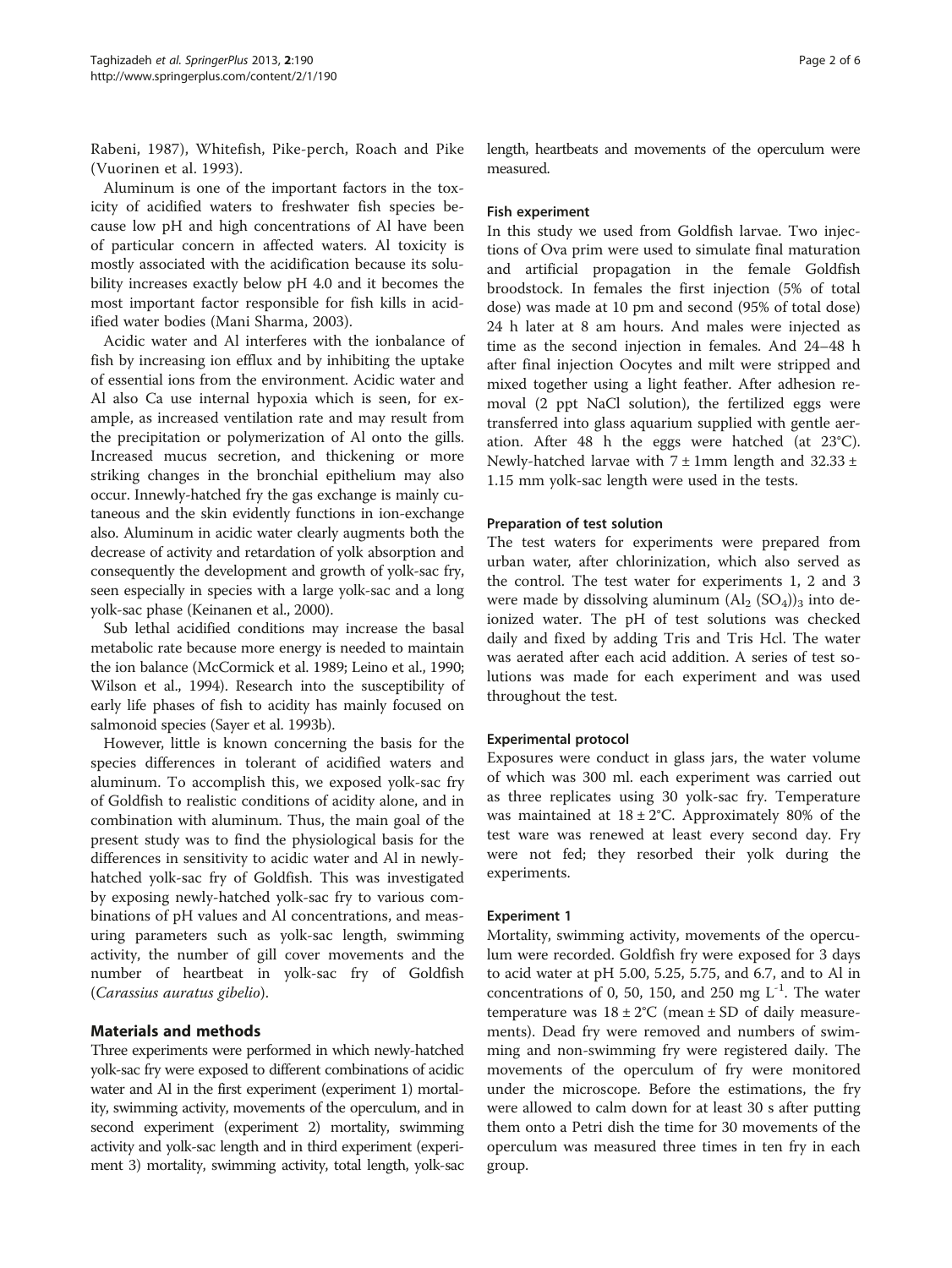### Experiment 2

Mortality, swimming activity and yolk-sac length were recorded. Goldfish fry were exposed for 7 days to acid water at pH 4, 4.25, 4.75 and 5, and to Al in concentration of 0, 300 and 600 mg  $L^{-1}$ . The water temperature was  $18 \pm 2^{\circ}$ C (mean  $\pm$  SD of daily measurements).

### Experiment 3

Mortality, swimming activity, total length, heartbeats and movements of the operculum were measured. Goldfish fry were exposed for 10 days to acid water at pH 6.50, and to Al in concentrations of 0, 50, and 100 mg  $L^{-1}$ . The water temperature was  $18 \pm 2$ °C (mean  $\pm$  SD of daily measurements). The movements of the operculum of fry were monitored under the microscope. Before the estimations, the fry were allowed to calm down for at least 30 s after putting them onto a Petri dish the time for 30 movements of the operculum was measured three times in ten fry in each group. Similarly, eight fry from each group were used to measure the time needed for 30 heartbeats and at least three repetitive measurements were taken.

### Data analyze

Two-way ANOVA was applied to test the effects of Al and pH on length, movements of operculum, heartbets, and summing activity. The differences between the means were tested by Duncan test at the 95% confidence level.

### Results

After 42h, 100% mortality was observed in pH 5. 25 at AL 0, 150 mg  $L^{-1}$  and 250, pH 5.75 at Al 50, and 150 mg  $L^{-1}$  in treatment 1, and in pH 4 at AL 0, 300, 600 mg  $L^{-1}$ , pH 4.25 at Al 300 and 600 mg  $L^{-1}$ , pH 4.5 at Al 300 and 600 mg  $L^{-1}$ and in pH 5 at Al 300 and 600 mg  $L^{-1}$  in treatment 2.

The results of Analyze-Variance and the means comparison of evaluated parameters of yolk-sac fry of Goldfish after exposure to different concentrations of Al and pH for 3 days are shown in Table 1.

The larvae of Goldfish in the all experiment doses lost their swimming ability after 3 days and all larvae were non-swimming in acidic waters with pH 6.7 and waters containing 50 mg  $L^{-1}$  aluminum and pH 5.25 and pH 6.7, waters containing 50 mg  $L^{-1}$  of aluminum and pH 6.7 and also waters containing 250 mg  $L^{-1}$  aluminum and pH 6.7 (Table 1). The highest number of nonswimming larvae was observed in the water containing 50 mg  $L^{-1}$  aluminum and pH 5.25 and pH 6.7 and also waters with 150 mg  $L^{-1}$  aluminum and pH 6.7. The highest number of live and swimming larvae and also lowest number of non-swimming larvae significantly belong to control group compared to other experiment doses  $(P < 0.05)$ . There was no significant difference in the number of gill cover movements between control group and larvae exposure to acidic waters with pH 5.57 and pH 6.7, waters containing 50 mg  $L^{-1}$  of aluminum and pH 6.7 and also waters containing 150 mg  $L^{-1}$  of aluminum and pH 6.7  $(P < 0.05)$ . Also, the highest number of gill cover movements was observed in these groups (Table 1).

Yolk-sac fry of Goldfish were exposed to concentrations of 0, 300 and 600 mgL $^{-1}$  of aluminum and pH 4, 4.25, 4.5, 4.75 and 5 for 10 days but after 7 days, only control group and larvae were exposed to acidic waters with pH 4.25, 4.5, 4.75 and 5 and waters containing  $300$ mg  $L^{-1}$  of aluminum and pH 4.57 and containing 600 mg  $L^{-1}$  of aluminum and pH 4.57 remained alive. The results of the means comparison of larvae were placed at doses above are shown in Table [2](#page-3-0).

As shown in Table [2,](#page-3-0) the larvae in the control group only were maintained their swimming activity after 7

| Al-pH      | Dead (Number)     | Gill cover movements<br>(Number) | Non-swimming<br>(Number)  | Swimming<br>(Number)   |
|------------|-------------------|----------------------------------|---------------------------|------------------------|
| Control    | $0 \pm 0$         | $^{\circ}1.52 \pm 19.33$         | $0 \pm 0$                 | $^{\text{a}}$ 0 ± 30   |
| $0 - 5.75$ | $-9.60 \pm 8.66$  | $4.72 \pm 19.66$                 | $^{b}9.6 + 21.33$         | $0 \pm 0$              |
| $0 - 6.7$  | $0 \pm 0$         | $a$ <sub>2</sub> $\pm$ 17        | $^{\circ}$ 0 ± 30         | $0 \pm 0$              |
| $50-0$     | $^{d}$ 1.5 ± 1.33 | $b$ 2 ± 17                       | $^{\circ}1.52 \pm 28.66$  | $0 \pm 0$              |
| 50-5.25    | $0 \pm 0$         | $^{b}4.9 \pm 16.66$              | $^{\circ}$ 0 ± 30         | $0 \pm 0$              |
| $50 - 6.7$ | $0 \pm 0$         | $^{\circ}$ 2.51 ± 19.33          | $a$ <sup>0</sup> $\pm$ 30 | $0 \pm 0$ <sup>o</sup> |
| $150 - 0$  | $0 \pm 0$         | $^{\circ}$ 5.56 ± 19             | $^{\circ}$ 0 ± 30         | $0 \pm 0$              |
| 150-5.75   | $b_2 \pm 24$      | $b2.6 \pm 16$                    | ${}^{c}2 \pm 6$           | $0 \pm 0$              |
| 150-6.7    | $0 \pm 0$         | $^{\circ}6.5 \pm 18.33$          | $^{\circ}$ 0 ± 30         | $0 \pm 0$              |
| 250-5.75   | $^{b}$ 5 ± 20     | $47.3 \pm 23.66$                 | $\mathrm{c}_{5\,\pm\,10}$ | $0 \pm 0$              |
| 250-6.7    | $0 \pm 0$         | $a$ 10.9 ± 26.33                 | $a^{a}$ 1.7 ± 29          | $b_{1.7 \pm 1}$        |

Table 1 The means comparison of evaluated parameters of yolk-sac fry of Goldfish after exposure to different concentrations of Al (mg  $L^{-1}$ ) and pH for 3 days

Different letters denote a significant difference at the same column ( $P < 0.05$ ).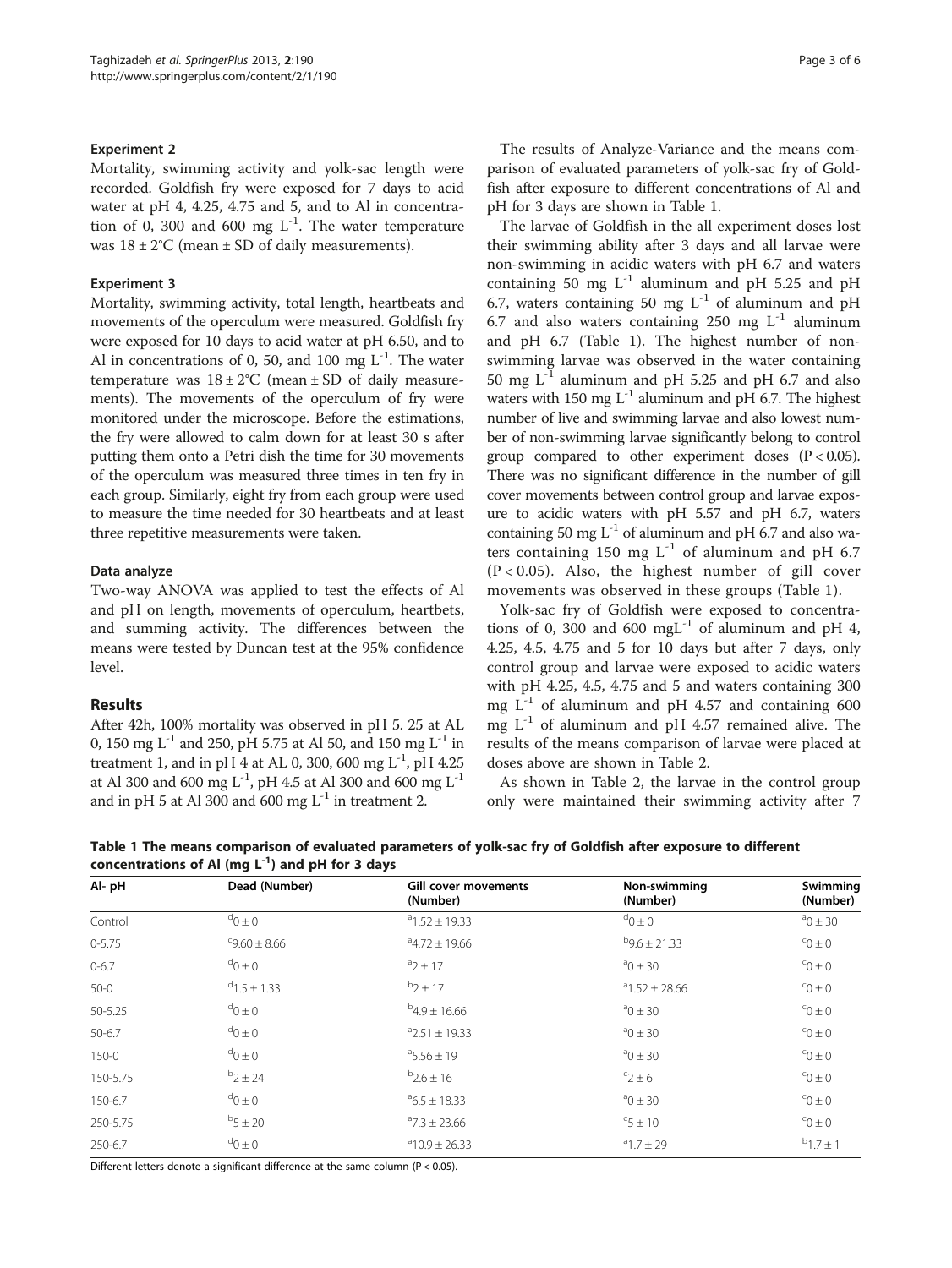| <b>Parameters</b>     | Control            | 4.25-0            | $4.5 - 0$             | 4.75-0           | 5-0                  | 4.75-300           | 4.75-600           |
|-----------------------|--------------------|-------------------|-----------------------|------------------|----------------------|--------------------|--------------------|
| Dead (Number)         | $0 \pm 0^\circ$    | ${}^{a}85+1766$   | $35.5 + 18.66$        | $^{a}15+2166$    | $^{b}1 + 3$          | $^{a}1.5 + 24.66$  | $42.5 + 20.66$     |
| Swimmer (Number)      | $^{a}$ 0 + 30      | $0 + 0^d$         | $^{b}() + ()$         | $0 + 0^{\circ}$  | $0 + 0^{\circ}$      | $0 + 0^d$          | $0 + 0^d$          |
| Non-Swimming (Number) | $0 \pm 0$          | $8.5^{b}$ + 12.33 | 5.5 $^{\circ}$ ±11.33 | $1.5^{b} + 8.33$ | $a + 27$             | $1.5^{b} + 5.33$   | $2.51^{b} + 9.33$  |
| Yolk-sac length (mm)  | $^{9}$ 0 0 2 + 0 1 | $P(0.3 + 1.19)$   | $^{b}$ 0 35 + 1 10    | $-6004 + 062$    | ${}^{c}$ 0.03 + 0.48 | $^{b}$ 0 19 + 1 17 | $^{a}$ 0 23 + 1 93 |

<span id="page-3-0"></span>Table 2 The means comparison of evaluated parameters of yolk-sac fry of Goldfish after exposure to different concentrations of Al and pH for 7 days

Different letters denote a significant difference at the same row (P < 0.05).

days and in the all experiment treatments lost their swimming ability. There was significant difference in the number of dead larvae and the number of nonswimming larvae between control group and larvae exposed to acidic waters and waters containing 300 mg  $L^{-1}$ of aluminum and pH 4.75 ( $p < 0.05$ ) and lowest number of non-swimming larvae was observed in the control group. Also the highest of yolk-sac length belong to the waters containing 600 mg  $L^{-1}$  of aluminum and pH 4.75 and then highest of yolk-sac length belong to waters with pH 4.25 and pH 4.5 and also waters containing 300 mg  $L^{-1}$ of aluminum and pH 4.75. There was significant difference among control group and acidic waters and waters containing aluminum (Table 2).

larval were exposed in acidic waters with pH 6.5 and waters containing 50 and 100  $mgL^{-1}$  of aluminum for the 10 days that results of means comparison this experimental doses are given in Table 3.

As shown in Table 3, There was no significant difference between groups that exposed to waters containing 50 and 100 mg $L^{-1}$  of aluminum and there was significant difference in number of dead larvae and number of swimmer larvae and also non swimmer larvae between control group and larvae exposed to waters containing 50 and 100 mgL $^{-1}$  of aluminum and pH 6.5. The highest number of gill cover movements was observed in control group ( $P < 0.05$ ). The lowest number of heartbeat significantly belong to larvae that were exposed 50 mgL $^{-1}$  of aluminum and pH 6.5 than other experiment doses (P < 0.05) (Table 3).

# **Discussion**

### **Mortality**

Exposure of Goldfish to lower pH levels <5.75 reduced survival compared to pH levels of 6–7. In this study, high mortality occurred around pH 4–5.75. The highest mortality was observed in pH 5.75 after 3 days; this could be because of the disturbance of ion balance. Similarly, Howells et al. ([1990\)](#page-4-0) and Keinanen et al. ([2000](#page-4-0)) concluded that the cause of death in aluminum exposed fish was predominantly the disturbance of ion balance. Because, acidic water and Al interferes with ion balance of fish by increasing ion efflux and by inhibiting the uptake of essential ion from the environment.

Several authors have demonstrated the influence of pH 4.5- 5.6 on aquaculture fish in a wide range of hardness variation. Jezierska and Witeska ([1995\)](#page-4-0) observed total mortality in common carp larvae at pH 5.5. In generally, most teleost exposed to acidic or alkaline waters showed a higher survival than in soft waters (Parra and Baldisserotto [2007](#page-4-0)).

After 7 days, the highest mortality was observed in pH  $4-4.75$  And Al 300 and 600 mgl<sup>-1</sup>. Some researchers showed that high concentration of Al in combination with low pH have been shown to cause mortality of freshwater fish in both field and laboratory studies (Atland and Barlaup, [1995](#page-4-0)). Al toxicity depends on the species of Al present, which is largely dependent on pH (Burrows [1997\)](#page-4-0). Therefore, in the present study, it was found that a combination of low pH and Al is toxic to larval.

Table 3 The means comparison of evaluated parameters of yolk-sac fry of Goldfish after exposure to 50 and 100 mgL<sup>-1</sup> of aluminum and acidic waters with pH 6.5 for 10 days

| <b>Parameters</b>    | Control                 | $6.5 - 0$           | $6.5 - 50$          | $6.5 - 100$      |
|----------------------|-------------------------|---------------------|---------------------|------------------|
| Dead                 | $0 \pm 0$ <sup>c</sup>  | $^{a}$ 1.52 + 18.33 | $^{b}5.03 + 10.66$  | $b$ 1.73 + 11    |
| Swimming             | $0 \pm 30$ <sup>a</sup> | $0 \pm 0$           | $B_{8.08}$ + 15.33  | $C + Q^2$        |
| Non-swimmer          | $0 \pm 0$               | $b$ 1.52 + 11.66    | $^{b}6+6$           | $a_{1.73} + 19$  |
| Total length (mm)    | $^{a}$ 0.57 + 79.66     | $b$ 2.51 ± 67.66    | $^{a}$ 0.57 + 77.33 | $a$ 1.15 + 78.33 |
| Gill cover movements | $^{a}1.52 + 20.33$      | $b$ 1.52 + 12.33    | $^{b}$ 1.52 + 11.66 | $b_1$ + 10       |
| Heartbeat            | $a^{3}$ 2 + 42          | $a_1 + 40$          | $^{b}$ 1.52 + 35.33 | $a_{1.73} + 41$  |

Different letters denote a significant difference at the same row (P < 0.05).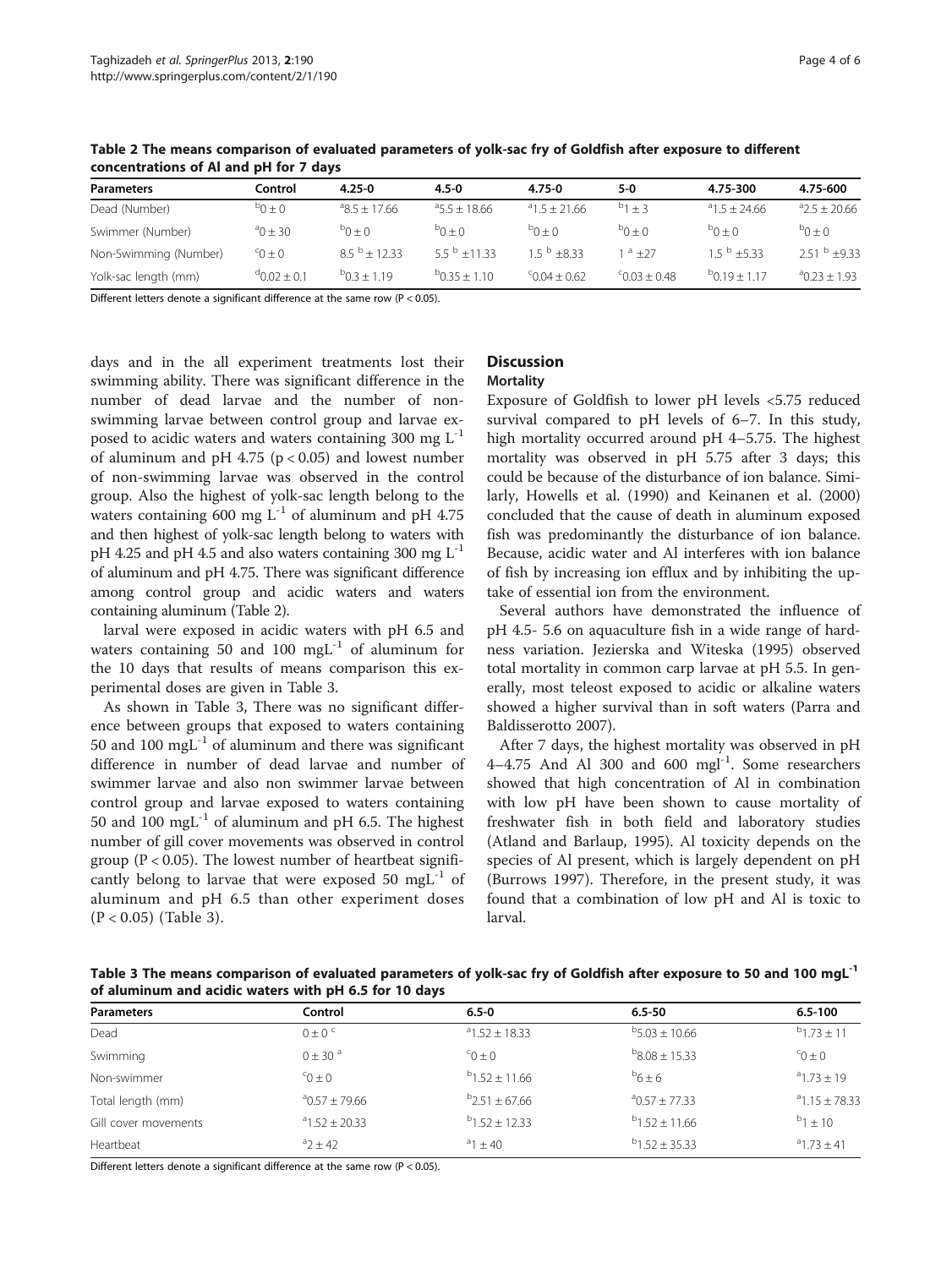<span id="page-4-0"></span>It has been suggested that the embryonic and larval fish stages are most sensitive to pH changes (Heydarnejad, 2012). Heydarnejad (2012) stated that larval of common carp grew and survived best when exposed to a water pH of 7.5-8.

### Larval development

In the present study exposed larval have more yolk-sac remaining as compared with control group. Indeed, absorption of yolk-sac fry in acidic water was delayed. Consequently, decreasing of absorption of yolk-sac leading to reduced growth. Similarly, Catla (2002) stated that a sub-lethal exposure at an early age retards larval development and thus exposed animals have more yolk-sac remaining as compared with control animals.

Increasing of the retarded absorption of yolk and, as a consequence, retarded growth of yolk-sac fry by Al in acidic water was equally evident in some species including pike (Keinanen et al. 2000).

Decreasing of swimming in newly-hatched Goldfish in all of the concentration of Al after 7 and 10 days, indicate that Goldfish larval is sensitive to low pH and acidic waters. Similarly results were obtained by Vuorinen et al. ([1993](#page-5-0)) and Keinanen et al. (2000). Al in acidic water clearly augments both the decrease of activity and retardation of yolk absorption and consequently the development and growth of yolk-sac fry (Vuorinen et al. [1993\)](#page-5-0).

The present study shows that the potential for routine swimming behavior to recover during continued exposure is dose-dependent. It was the respiratory stress caused by exposure to Al which resulted in the shutdown of routine swimming behavior (Alin and Wilson 2000). In yolk- sac fry, the routine metabolic rate may, in contrast, be reduced as acidity decreases their swimming activity as documented mainly in salmonoid fishes (Sayer et al. [1993a](#page-5-0). Sayer et al. [1993b](#page-5-0)).

Allin and Wilson (1999) recently provided evidence for a loading influence of Al and low pH on metabolism by showing that juvenile rainbow trout reduce their swimming activity in order to maintain their routine metabolic rate at control levels when exposed to acidic water and Al.

In the present study, the movement of operculum decreased in acidic water at high Al concentration. Also, heart rate was lower in low pH and Al. similarly, Keinanen et al. (2000) stated that the ventilation rate and specific  $O_2$  consumption rate of Pike decreased most in acidic water at high Al concentrations. Also, Keinanen et al. (2000) observed that heart rate of Pike yolk-sac fry tendency toward a lower in more acidic and Al containing water.

### Conclusion

Goldfish larval can be tolerate wide range of water pH Higher survival was verified at pH between 5.75 and 6.7.

Generally, low pH in combination with high Al is more toxic to larval Goldfish. This results showed that Goldfish larval is sensitive to low pH and acidic waters, and in acidic water swimming activity and absorption of yolk-sac is decreased.

#### Competing interests

Vahid Taghizadeh: Fish reproduction & culture researcher. Mohammadreza Imanpoor: Fish reproduction & culture researcher. Mahboubeh Hosseinzadeh: Fish reproduction & culture researcher. Hajar Azarin: Fish reproduction & culture researcher.

#### Authors' contributions

VT, MMI, MH and HA approved the manuscript. All authors read and approved the final manuscript.

#### Acknowledgments

The authors thank the aquaculture research center and Fisheries group of the Gorgan University of Agricultural Sciences and Natural resources; for the supply of research material.

#### Received: 11 April 2013 Accepted: 24 April 2013 Published: 27 April 2013

### References

- Alin CJ, Wilson RW (2000) Effects of pre-acclimation to aluminum on the physiology and swimming behavior of juvenile rainbow trout (Oncorhynchus mykiss) during a pulsed exposure. Aquat Toxicol 51:213–224
- Allin CJ, Wilson RW (1999) Behavioral and metabolic effects of chronic exposure to sub lethal aluminum in acidic soft water in juvenile rainbow trout (oncorhynchus mykiss). Can J Fish Aquat Sci 56:670–678
- Atland A, Barlaup BT (1995) Avoidance of toxic mixing zones by Atlantic salmon (Salmo salar) in the limed river Audna, Southern Norway. Environ Pollut 90:203–208
- Burrows WD (1997) Aquatic aluminum: chemistry, toxicity and environmental prevalence. CRC Crit Rev Environ Control 7:167–216
- Catla M (2002) Does brown trout (salmo trutta L.) larval development retardation caused by short-term exposure to low pH and elevated aluminum concentration affect a second episode of toxicity? Apply Ichthyology 18:210–215
- Heydarnejad MS (2012) Survival and growth of common carp (Cyprinus carpio) exposed to different water pH levels. Turkish J Veterinary Animal Sci 36:245–249
- Howells G, Dalziel TRK, Reader J, Solbe JF (1990) EIFAC water quality criteria for European fresh water fish: report on aluminum. Chem Ecol 4:117–173
- Jezierska B, Witeska M (1995) The influence of pH on embryonic development of common carp (Cyprinus carpio). Arch Pol Fish 3:85–94
- Kane DA, Rabeni CF (1987) Effects of aluminum and pH on the early life stages of smallmouth bass (Micropterus dolomieu). Water Res 21:633–639
- Keinanen M, Peuranen S, Nikinmaa M, Tigerstedt C, Vuorinen P (2000) Comparison of the responses of the yolk-sac fry of Pike (Esox lucius) and Roach (Rutilus rutilus) to low pH and aluminum: sodium influx, development and activity. Aquat Toxicol 47:161–179
- Leino RL, McCormick JH, Jensen KM (1990) Multiple effects of acid and aluminum on brood stock and progeny of fathead minnows, with emphasis on histopathology. Can J Zool 68:234–244
- Mani Sharma C (2003) Effects of exposure to aluminum on fish in acidic waters. The Department of Ecology and Natural Resource Management (INA) Agricultural University of Norway. J World Ecol 56:17–22
- McCormick JH, Jensen KM, Anderson LE (1989) Chronic effects of low pH and elevated aluminum on survival, maturation, spawning and embryo-larval development of the fathead minnow in soft water. Water Air Soil Pollute 43:293–307
- Parra JEG, Baldisserotto B (2007) Effect of water pH and hardness on survival and growth of freshwater teleosts. In: Baldisserotto B, Mancera JM, Kapoor BG (eds) Fish osmoregulation. Science Publishers, Enfield, pp 43–48
- Peterson RH, Daye PG, Lacroix GL, Garside ET (1982) Reproduction in fish experiencing acid and metal stress. In: Johnson RE (ed) Fisheries proceedings of an international symposium on acidic precipitation and fishery impacts in northeastern north America. Cornell University, Ithaca, New York, pp 177–196